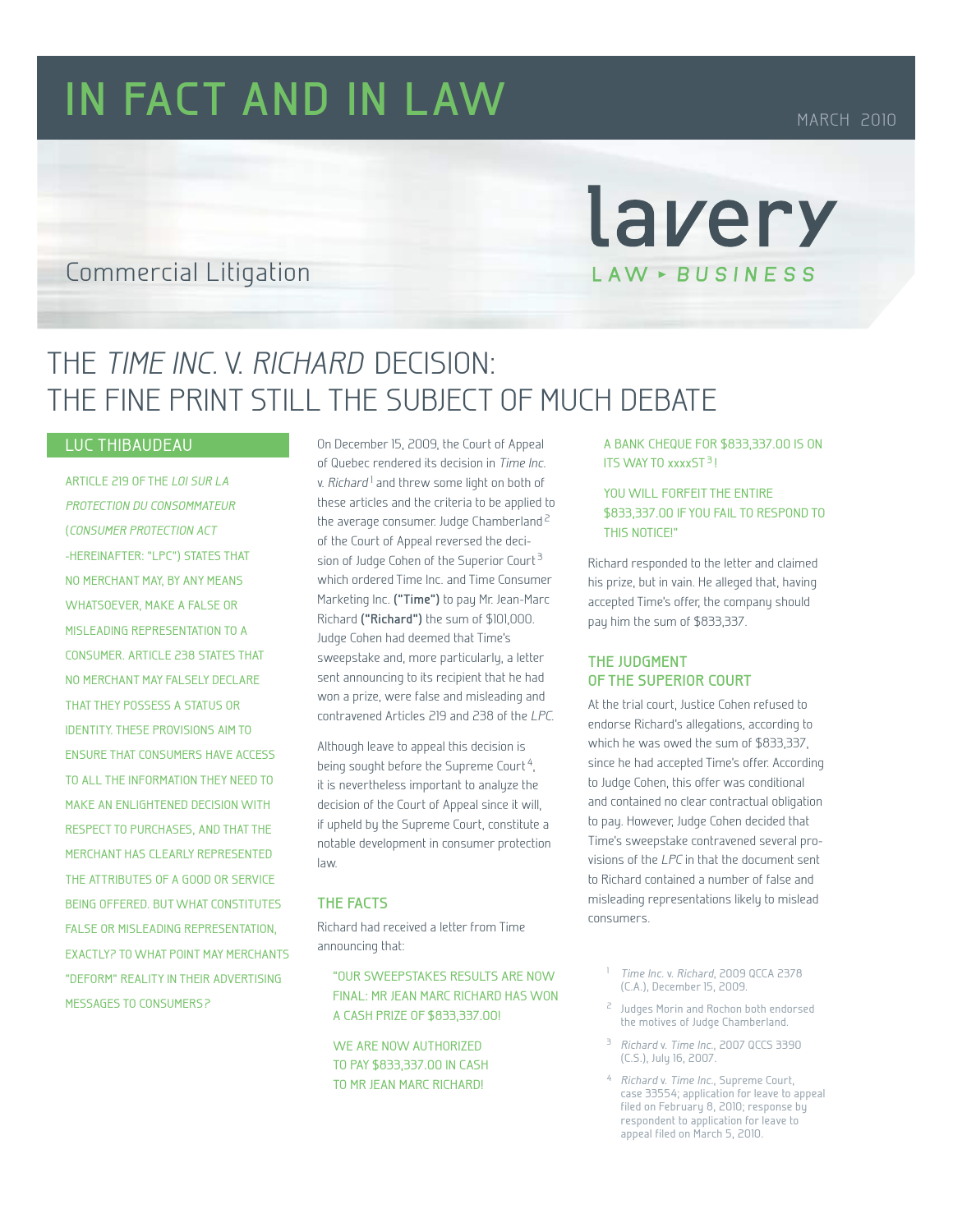For example, evidence was given showing that the person signing the letter to Richard did not exist and was fictitious, something which, according to Judge Cohen, contravened Articles 219<sup>5</sup> and 238<sup>6</sup> of the LPC. The Judge also held that the letter sent by Time contained false and incomplete information specifically designed to mislead the reader, both by its choice of wording, the size of the characters used for the exceptions and waivers, as well as the vague and ambiguous nature of the information itself. She therefore accorded no legal value to this "fine print," even if the said fine print contained caveats as well as all the information required with regard to the Act.

According to Justice Cohen, the document sent by Time could give the general impression that Richard had won a prize, which exceeded the public order provisions of the LPC. Moreover, she declared that the documents sent to Richard were in violation of the French Language Charter<sup>7</sup>, since they were written only in English.

Justice Cohen ordered Time to pay Richard the sum of \$1,000 in compensatory damages (essentially a symbolic amount) as well as the sum of \$100,000 in punitive damages, for a total of \$101,000.

## **The decision of the Court of Appeal**

The Court of Appeal overturned the decision on December 15, 2009.

Justice Chamberland agreed with the conclusions of Judge Cohen to the effect that the documents received by Richard were not equivalent to an offer and only constituted an invitation to participate in a sweepstake, at no cost. He also concluded, in agreement with Justice Cohen, that attribution of the prize to the recipient was conditional upon 1) Richard registering for the sweepstake within the prescribed time limit, 2) the number that had been attributed to him being the winning number and lastly, 3) his answering a general knowledge question. According to Justice Chamberland, from a reading of the documents sent, it was impossible to conclude that Time was

offering to pay Richard the prize money of US\$833,337 unreservedly and on the single condition that he manifest his intention to accept the prize, regardless of whether he held the winning number. Judge Chamberland was of the opinion that, in spite of the document's form, there was no doubt or ambiguity as to the conditions posed and Time had clearly and without ambiguity divulged all the rules of the sweepstake.

Justice Chamberland then confirmed that Justice Cohen was right to conclude that the LPC applied to the dispute between the parties, whether a contract had been concluded or not:

"[25] [translation] Firstly, Article 217 LPC states that the commission of one or other, or of several, of the practices forbidden is not subordinate to the conclusion of a contract. Furthermore, since we are here concerned with supposedly false and misleading declarations, whose avowed objective is to incite the reader to subscribe to a magazine, it would be contrary both to common sense and the object of the LPC that this should only apply whenever a consumer has acceded to the advances of the merchant and concluded a contract  $8$ .

[26] Secondly, there was in fact a contract between the appellants and the respondent concerning the participation of the latter in the sweepstake. The appellants made an offer to him to participate, at no cost, in the sweepstake, which he did. The number attributed to him was not the winning number, so that the appellants did not owe him the prize that the sweepstake offered. However, in my opinion, it is nevertheless the case that there was a contract concluded between the parties concerning the participation of the respondent in a sweepstake. The fact that it concerned a free participation and that the respondent did not win is irrelevant to the existence of the contract<sup>9</sup>."

Nevertheless, Judge Chamberland refused to conclude that the documentation sent to Richard by Time contravened the provisions of the LPC, even if Time had not expressly mentioned that the ticket number held by Richard might not be a winning number, since it involved a competition. Obviously, there are winners and losers in such a case. Judge Chamberland expressed it as follows:

"[28] [translation] I will pass quickly over the violations of Articles 228<sup>10</sup> and 238c<sup>11</sup> LPC. In my opinion, and I say this with respect for the trial judge in this case, I do not believe that the appellants are at fault for not having written, in black and white, that the number held by the respondent might not be the winning number. This was a sweepstake in which, by definition, there are only a few winning numbers, all others being in consequence losing numbers and it was not necessary, in my opinion, to state it more clearly.

- 219. No merchant, manufacturer or advertiser may, by any means whatsoever, make false or misleading representations to a consumer.
- 6 238. No merchant, manufacturer or advertiser may, by any means whatsoever: a) falsely pretend that they are certified, recommended, sponsored or approved by a third party, or affiliated or associated to such;  $b$ ) falsely pretend that a third party recommends, approves, certifies or sponsors their product or service; c) falsely declare themselves to possess a status or identitu.
- 7 Charter of the French Language, L.R.Q., Chapter C-11.
- <sup>8</sup> Consumer Protection Office v. 139561 Canada Ltd, J.E. 91-1511 (C.S.).
- <sup>9</sup> See also, Léo Chevalier v. Société des loteries du Québec and others, C.Q. Montreal, 500-22-060293-019, March 26, 2004, Judge de Pokomandy, AZ-50232443.
- <sup>10</sup> 228. No merchant, manufacturer or advertiser may fail to mention an important fact in any representation made to a consumer.
- 11 238c). No merchant, manufacturer or advertiser may, by any means whatsoever: (…) c) falsely declare themselves to possess a status or identity.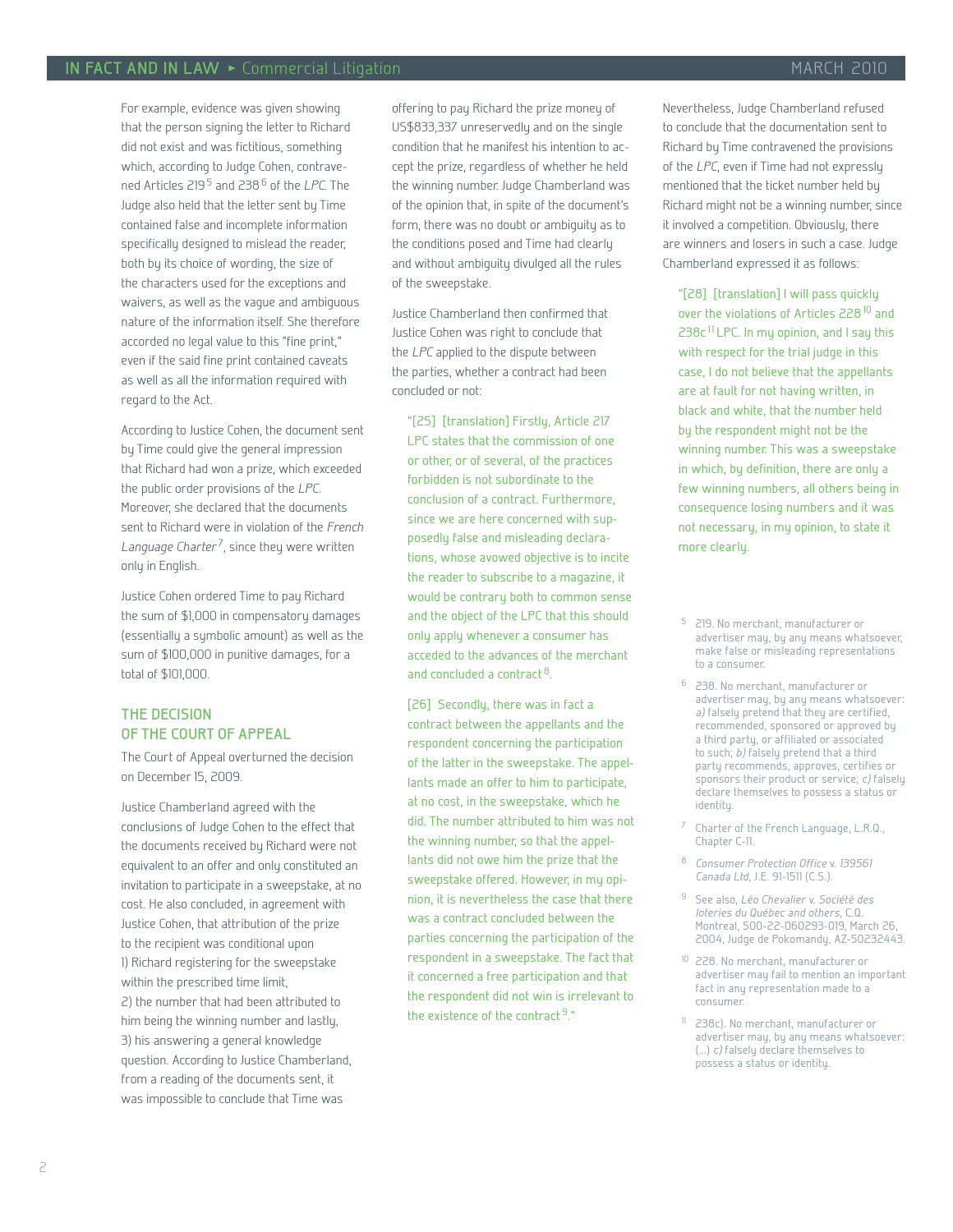It need only be said that it is a sweepstake, that there will only be a certain number of winners and only one major prizewinner. If this message is clear – and we shall see later whether it was or not – one cannot, in my opinion, reproach the appellants for having remained silent regarding an important fact, to whit, not mentioning the possibility that the number held by the recipient of the documentation is not the winning number."

#### (our underlining)

As for using the name of a fictitious person in order to promote its sweepstake, Judge Chamberland was of the opinion that this approach did not contravene the LPC, since the documentation originated with the appellants, was sent to consumers by the appellants and it was their sweepstake. Nobody is misled. The fact that the appellants used a pseudonym to "personalize" their mail-out did not contravene the LPC.

Lastly, Justice Chamberland analyzed the allegations of Richard to the effect that Time's representations were false and misleading. He agreed with Justice Cohen (and established jurisprudence) that the false and misleading character of the declaration could be understood "in abstracto," as in reference to the average consumer, in this case a French speaker. He noted that it is not necessary to demonstrate that the consumer has actually been misled, but only that such a possibility exists.

Therefore, the following question had to be answered: "Was the documentation sent to the respondent of such a kind as to allow its recipient to believe that he was the lucky winner of \$833,337?" Judge Chamberland answered this question by first describing the profile of the average consumer. He believed his character to be that of a sensible and realistic person, able to distinguish between reality and the representations made to him:

"[41] [translation] It seems to me that the average consumer, regardless of his language, knows that money doesn't fall out of trees. Who would believe that they had won nearly a million dollars US in a lottery whose existence he was not even aware of and in which he had not purchased a ticket?

[42] It seems to me that the average consumer would seek to understand the situation. He would read the documentation he had been sent. It seems to me he would quickly understand that he might perhaps be the winner of US\$833,337, but that it was a bit too soon to start rejoicing: 1) he would have to return the coupon within the prescribed time limit, 2) his number would have to be the winning number and lastly, 3) he would have to answer a general knowledge question."

#### (underlining by Judge Chamberland)

Having reviewed the relevant clauses in the documentation sent to Richard, Justice Chamberland wrote:

"[49] [translation] I find it difficult to believe that, after reading this document, the average consumer could still have the impression, even in a general sense, that he had won US\$833,337, with no other formalities. It seems quite clear to me that, from the documentation received, he would know that he has to register in the sweepstake and, especially, hope to hold the winning number. He would also know that his chances of winning were not very good, being 1/120 million."

Judge Chamberland took it for granted that the average consumer would take note of all the documentation sent, including the fine print. He presumed that the average consumer is no more naive than the average person. He could not be content merely to read the main headlines and catchy slogans, without consulting the notes at the bottom of the page in fine print. He must try and understand the situation. The average consumer is able to understand the fine print and reduce the oft-exaggerated claims of an importunate merchant to more realistic proportions. Judge Chamberland wrote:

"[50] [translation] The average Quebec consumer is no more naive than most other people. I imagine him as averagely intelligent, averagely sceptical and averagely curious. He knows, or so it seems to me, that advertising is, almost by definition, inclined to be excessive. He would have learned a long time ago that he cannot rely on bold print and enticing slogans, printed largely in block letters; that one must also read the fine print at the bottom of the page (toward which several seemingly innocent asterisks nearly always refer the reader) in order to understand all the conditions of the offer. The daily inserts advertising cars, furniture and electrical goods, holiday trips south, investment funds, computers and cellphones all offer perfect examples of this… not to mention the rest.

[51] The sweepstake run by the appellants is of the same kind, without the asterisks and fine print at the bottom of the page however. With respect for other opinions, I can see some catchy phrasing in the documentation sent to the respondent, but no declarations that are misleading, unfair or deliberately ambiguous<sup>12</sup>. I suspect that even the respondent, a knowledgeable businessman operating on the local and international scenes, in both French and English, perfectly understood what the sweepstake was all about and what his chances of winning were, right from the very beginning."

<sup>&</sup>lt;sup>12</sup> See also, Freeman v. Time, Inc., 68 F. 3d 285 (9th Cir. 1995); for a survey of the lottery question in the United States and for the numerous references it contains, the article by Julie S. James, entitled "Comment: Regulating the Sweepstakes Industry: Are Consumers Close to Winning?" (2001) 41 Santa Clara L. Rev. 581, is of interest.